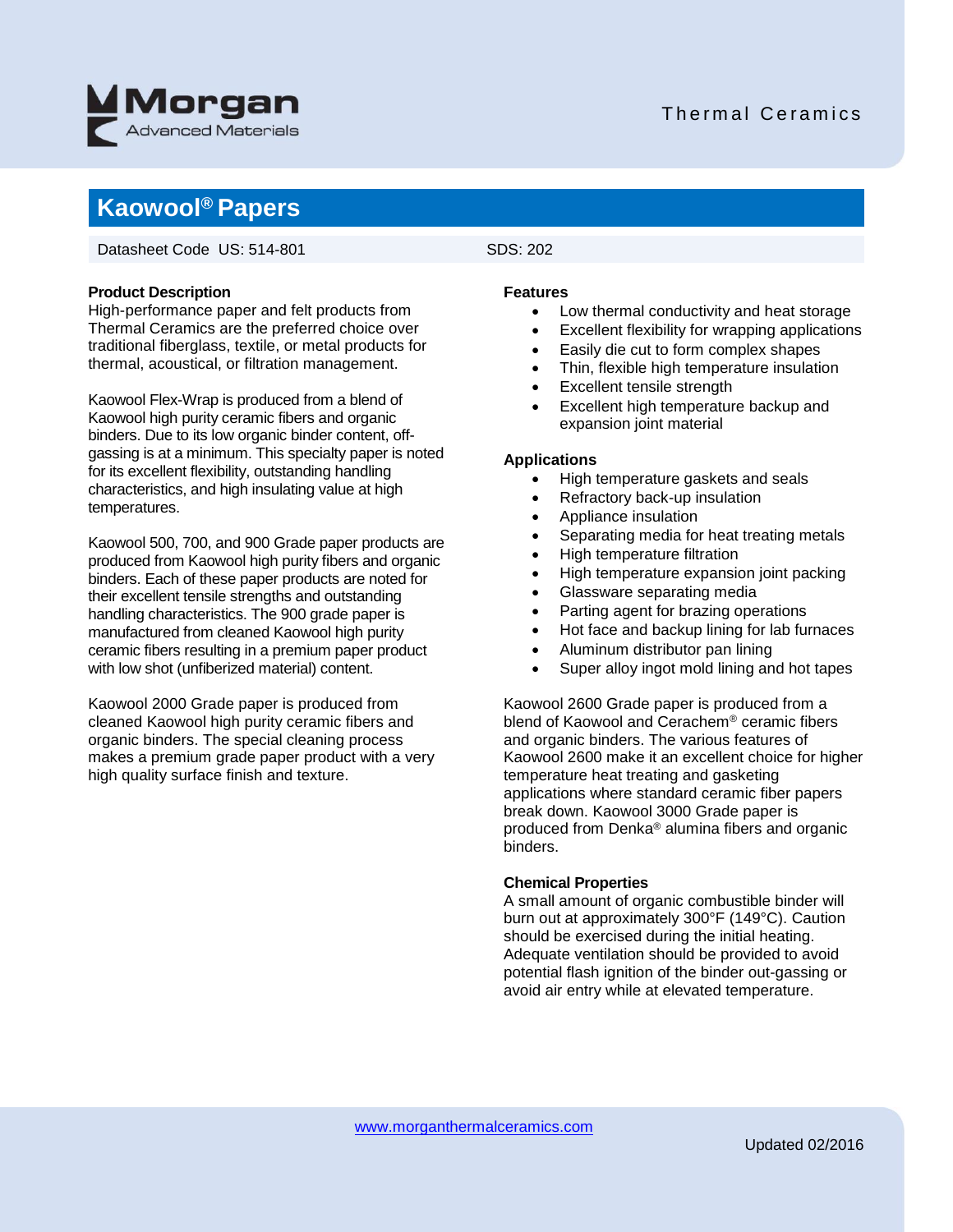

### Thermal Ceramics

# **Kaowool® Papers**

| <b>Paper Product Name</b>                                       | Kaowool Flex-<br><b>Wrap</b> | Kaowool 500              | Kaowool 700              | Kaowool 900              | Kaowool 2000             | Kaowool 2600   | Kaowool 3000   |  |  |  |
|-----------------------------------------------------------------|------------------------------|--------------------------|--------------------------|--------------------------|--------------------------|----------------|----------------|--|--|--|
| <b>Fiber Class</b>                                              | <b>RCF</b>                   | <b>RCF</b>               | <b>RCF</b>               | <b>RCF</b>               | <b>RCF</b>               | <b>RCF</b>     | <b>RCF/PCW</b> |  |  |  |
| <b>Physical Properties</b>                                      |                              |                          |                          |                          |                          |                |                |  |  |  |
| Color                                                           | white                        | white                    | white                    | white                    | white                    | white          | white          |  |  |  |
| Continuous Use Temperature, °F                                  | 2150                         | 2150                     | 2150                     | 2150                     | 2150                     | 2450           | 2800           |  |  |  |
| Continuous Use Temperature, °C                                  | 1176                         | 1176                     | 1176                     | 1176                     | 1176                     | 1343           | 1538           |  |  |  |
| Classification Temperature, °F                                  | 2300                         | 2300                     | 2300                     | 2300                     | 2300                     | 2600           | 3000           |  |  |  |
| Classification Temperature, °C                                  | 1260                         | 1260                     | 1260                     | 1260                     | 1260                     | 1426           | 1648           |  |  |  |
| Melting Temperature, °F                                         | 3200                         | 3200                     | 3200                     | 3200                     | 3200                     | 3200           | 3600           |  |  |  |
| Melting Temperature, °C                                         | 1760                         | 1760                     | 1760                     | 1760                     | 1760                     | 1760           | 1982           |  |  |  |
| Density, pcf                                                    | $11 - 13$                    | $12 - 14$                | $11 - 13$                | $10 - 12$                | $11 - 14$                | $10 - 13$      | $7 - 10$       |  |  |  |
| Denisty, kg/m <sup>3</sup>                                      | 176-208                      | 192-224                  | 176-208                  | 160-192                  | 176-224                  | 160-208        | 112-160        |  |  |  |
| Tensile strength, psi                                           | $<$ 25                       | 75-100                   | 75-100                   | 75-100                   | 75-100                   | 75-100         | 25-40          |  |  |  |
| Tensile strength, Mpa                                           | 0.17                         | $0.51 - 0.68$            | $0.51 - 0.68$            | $0.51 - 0.68$            | $0.51 - 0.68$            | $0.51 - 0.68$  | $0.17 - 0.27$  |  |  |  |
| Fired Tensile strength, psi                                     | $2 - 3$                      | $2 - 3$                  | $2 - 3$                  | $2 - 3$                  | $2 - 3$                  | $2 - 3$        |                |  |  |  |
| Fired Tensile strength, Mpa                                     | $0.01 - 0.02$                | $0.01 - 0.02$            | $0.01 - 0.02$            | $0.01 - 0.02$            | $0.01 - 0.02$            | $0.01 - 0.02$  |                |  |  |  |
| Fiber index, %                                                  | 50                           | 50                       | 55                       | 70                       | 80                       | 55             | 99             |  |  |  |
| Chemical Analysis, % weight basis after firing                  |                              |                          |                          |                          |                          |                |                |  |  |  |
| Alumina, Al <sub>2</sub> O <sub>3</sub>                         | 47                           | 47                       | 47                       | 47                       | 47                       | 35             | 95             |  |  |  |
| Silica, SiO <sub>2</sub>                                        | 53                           | 53                       | 53                       | 53                       | 53                       | 51             | 5              |  |  |  |
| Zirconia, ZrO <sub>2</sub>                                      | $\blacksquare$               | $\blacksquare$           | ÷,                       | $\blacksquare$           | $\blacksquare$           | 14             | $\blacksquare$ |  |  |  |
| Other                                                           | trace                        | trace                    | trace                    | trace                    | trace                    | trace          | trace          |  |  |  |
| Loss of Ignition, LOI                                           | $3 - 7$                      | $6 - 10$                 | $6 - 10$                 | $6 - 10$                 | $6 - 10$                 | $6 - 10$       | $6 - 10$       |  |  |  |
| Thermal Conductivity, BTU.in/hr.ft <sup>2</sup> , per ASTM C201 |                              |                          |                          |                          |                          |                |                |  |  |  |
| 500°F                                                           | 0.39                         | 0.43                     | 0.4                      | 0.38                     | 0.38                     | 0.37           | 0.36           |  |  |  |
| 1000°F                                                          | 0.69                         | 0.69                     | 0.63                     | 0.61                     | 0.56                     | 0.63           | 0.53           |  |  |  |
| 1500°F                                                          | 0.96                         | 1.07                     | 0.95                     | 0.94                     | 0.8                      | 1.02           | 0.82           |  |  |  |
| 2000°F                                                          | $\blacksquare$               | 1.58                     | 1.38                     | 1.4                      | 1.11                     | 1.57           | 1.22           |  |  |  |
| 2200°F                                                          | $\overline{\phantom{a}}$     | $\blacksquare$           | $\overline{\phantom{a}}$ | $\overline{\phantom{a}}$ | $\overline{\phantom{a}}$ | 1.85           | 1.42           |  |  |  |
| 2400°F                                                          | $\blacksquare$               | $\blacksquare$           | $\overline{\phantom{a}}$ | $\blacksquare$           | ä,                       | 2.16           | 1.63           |  |  |  |
| 2600°F                                                          |                              |                          |                          | $\overline{a}$           | ٠                        | 2.52           | 1.86           |  |  |  |
| 2800°F                                                          |                              | $\Box$                   | $\blacksquare$           | $\overline{a}$           | ä,                       |                | 2.22           |  |  |  |
| Thermal Conductivity, W/m•K, per ASTM C201                      |                              |                          |                          |                          |                          |                |                |  |  |  |
| 260°C                                                           | 0.06                         | 0.06                     | 0.06                     | 0.05                     | 0.05                     | 0.05           | 0.05           |  |  |  |
| 538°C                                                           | 0.1                          | 0.09                     | 0.09                     | 0.09                     | 0.08                     | 0.09           | 0.08           |  |  |  |
| 816°C                                                           | 0.14                         | 0.15                     | 0.14                     | 0.14                     | 0.11                     | 0.15           | 0.12           |  |  |  |
| 1093°C                                                          | $\overline{\phantom{a}}$     | 0.23                     | 0.2                      | 0.2                      | 0.16                     | 0.23           | 0.18           |  |  |  |
| 1204°C                                                          | $\blacksquare$               | $\blacksquare$           | $\blacksquare$           | $\blacksquare$           | $\blacksquare$           | 0.27           | 0.2            |  |  |  |
| 1316°C                                                          | $\blacksquare$               | $\blacksquare$           | $\blacksquare$           | $\overline{\phantom{a}}$ | $\blacksquare$           | 0.31           | 0.23           |  |  |  |
| 1427°C                                                          | $\overline{\phantom{a}}$     | $\overline{\phantom{a}}$ | $\overline{\phantom{a}}$ | $\overline{\phantom{a}}$ | $\overline{\phantom{a}}$ | 0.36           | 0.27           |  |  |  |
| 1538°C                                                          | $\blacksquare$               | $\blacksquare$           | $\blacksquare$           | ÷,                       | $\blacksquare$           | $\blacksquare$ | 0.32           |  |  |  |

The values given herein are typical average values obtained in accordance with accepted test methods and are subject to normal manufacturing variations. They are supplied as a technical service and are subject to change without notice. Therefore, the data contained herein should not be used for specification purposes. Check with your Morgan Advanced Materials office to obtain current information.